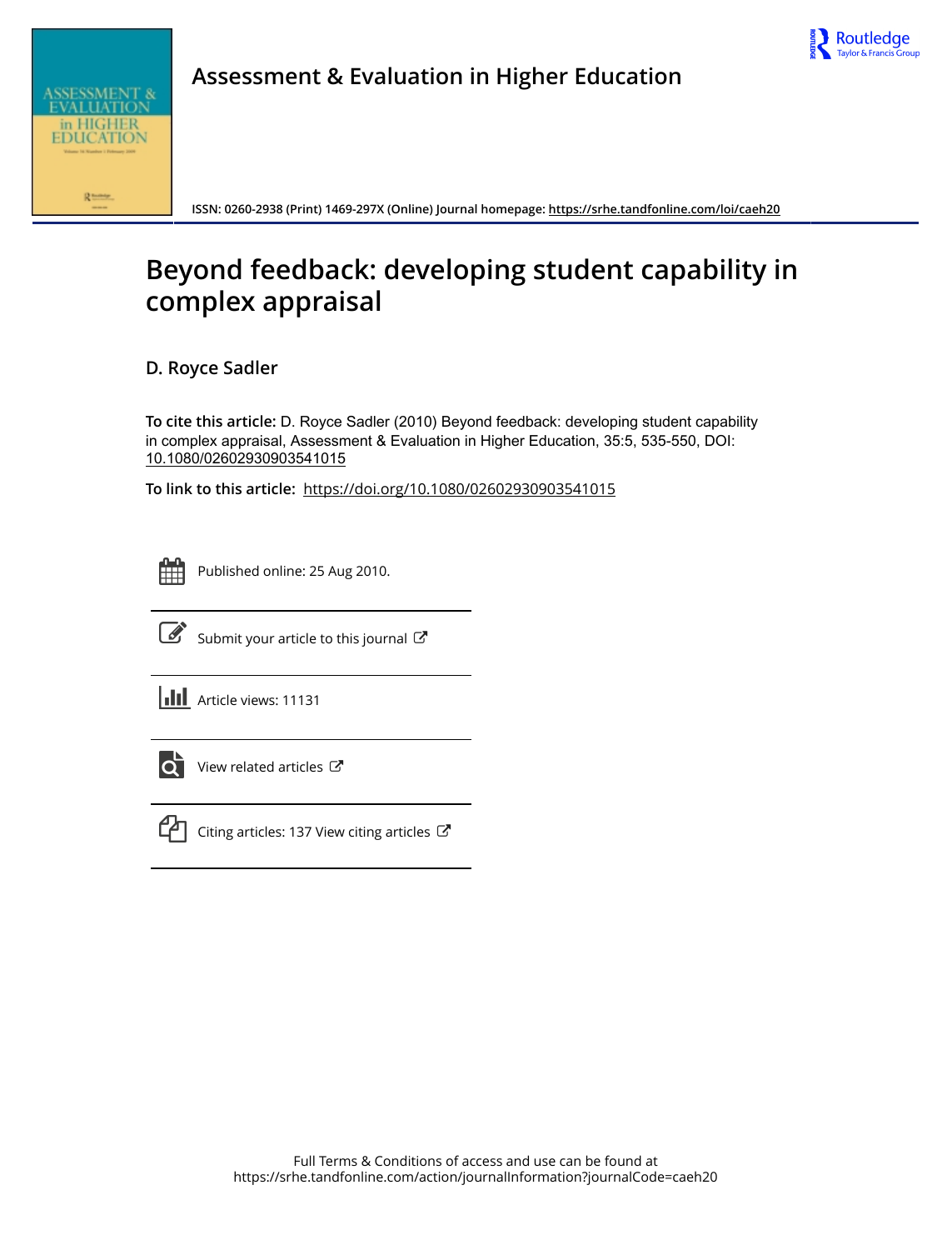# **Beyond feedback: developing student capability in complex appraisal**

D. Royce Sadler\*

*Griffith Institute for Higher Education, Griffith University, Mt Gravatt Campus, Brisbane 4111, Australia*

Giving students detailed feedback about the strengths and weaknesses of their work, with suggestions for improvement, is becoming common practice in higher education. However, for many students, feedback seems to have little or no impact, despite the considerable time and effort put into its production. With a view to increasing its effectiveness, extensive theoretical and empirical research has been carried out into its structure, timing and other parameters. For students to be able to apply feedback, they need to understand the meaning of the feedback statements. They also need to identify, with near certainty, the particular aspects of their work that need attention. For these to occur, students must possess critical background knowledge. This article sets out the nature of that knowledge and how students can acquire it. They must appropriate for themselves three fundamental concepts – task compliance, quality and criteria – and also develop a cache of relevant tacit knowledge.

**Keywords:** formative assessment; feedback; qualitative judgement; peer assessment; criteria

#### **Introduction**

In the literature on learning research, feedback as a primary element in formative assessment was initially identified with knowledge of results. This referred to simple outcomes (such as a response to a test item) which could be classified as either correct or incorrect. As Kulhavy (1977) put it, feedback is 'any of the numerous procedures that are used to tell a learner if an instructional response is right or wrong' (211). The implication was that, if learners were told, they would know they should study to remediate the problem. Learning researchers were particularly interested in the effects of various feedback characteristics (especially immediacy, pertinence, data form and type of reward) on the retention of learned material. This focus, which developed out of behaviourist stimulus–response models of learning, is now viewed as unduly narrow.

The feedback characteristics that were important in early studies remain important today, although the focus has changed. In education generally, the emphasis has shifted from promoting the memorisation of factual material to developing students' abilities to produce responses to assessment tasks that are divergent rather than convergent, and complex rather than simple. Such responses are typically assessed using qualitative judgements. Sadler (1987, 1989) portrayed such judgements as being

<sup>\*</sup>Email: r.sadler@griffith.edu.au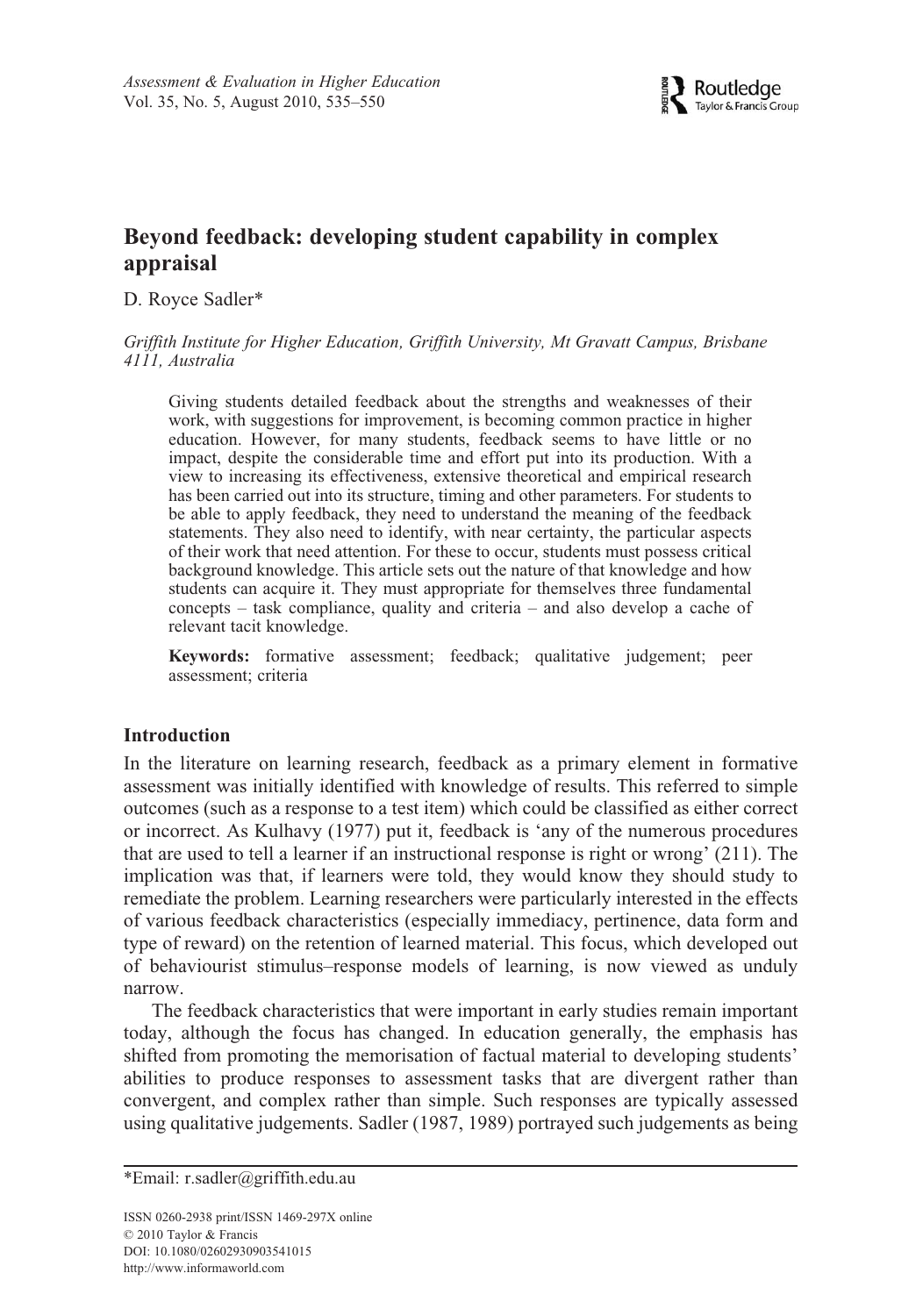made directly by a person's brain, which therefore functions as both the source and the instrument for each appraisal. Qualitative judgements cannot be reduced to a formal set of procedures that can be applied by non-experts. Broadening the scope of feedback to the point where it promotes complex learning has consequences that are far reaching. Feedback for this purpose may incorporate a variety of elements. These include a symbolic mark or grade to represent the global quality of the work; a detailed explanation or justification of the mark; a description of the quality of the work, with no mark or grade; praise, encouragement or other affective comments; diagnoses of weaknesses; and suggestions on how to attend to specific deficiencies and strengthen the work as a whole.

It is not feasible here to summarise the findings from the four major reviews of feedback carried out by Natriello (1987), Crooks (1988), Black and Wiliam (1998), and Hattie and Timperley (2007), except to note that all dealt predominantly with school-level learning. It is useful, however, to make a few observations that point towards similar findings in higher education. Feedback is capable of making a difference to learning, but the mere provision of feedback does not necessarily lead to improvement, a fact well known to teachers in all sectors of education, including higher education (Crisp 2007). At the risk of glossing over the complexities of what is known about feedback, the general picture is that the relationship between its form, timing and effectiveness is complex and variable, with no magic formulas. Even something as apparently straightforward as including praise does not necessarily result in learning gains. Butler (1987) found that a crucial difference exists between the effects of praise of the student-self as a person (ego-involving feedback), and praise directed towards how well a task was accomplished (task-involving).

#### **Feedback in higher education**

Specifically, with respect to higher education, the position generally taken has been that feedback is central to the development of effective learning, partly because assessment procedures play a key role in shaping learning behaviour, and feedback can significantly accelerate that process. Feedback should help the student understand more about the learning goal, more about their own achievement status in relation to that goal, and more about ways to bridge the gap between their current status and the desired status (Sadler 1989). Formative assessment and feedback should therefore empower students to become self-regulated learners (Carless 2006). Obviously, the desirability of feedback cannot be separated from the practical logistics of providing it. Because both effectiveness and efficiency are constant concerns, feedback should not only be of an appropriate type but also provided within the available resources, especially time for academics to give feedback to individual students. The natural expectation is that students will gain from the feedback to an extent that is commensurate with the effort that goes into producing it. This has led to considerable research directed towards the construction of efficient ways of creating and communicating feedback (Carless 2007; Duncan 2007; Hounsell et al. 2008), and analyses of student responses to feedback (Chanock 2000; Orsmond, Merry, and Reiling 2005; Nesbit and Burton 2006; Weaver 2006; Lizzio and Wilson 2008; Poulos and Mahony 2008; Walker 2009).

Although the total number of published research studies specifically focused on feedback in higher education is small by comparison with the number both in other sectors of education and in research on the psychology of learning, the variety is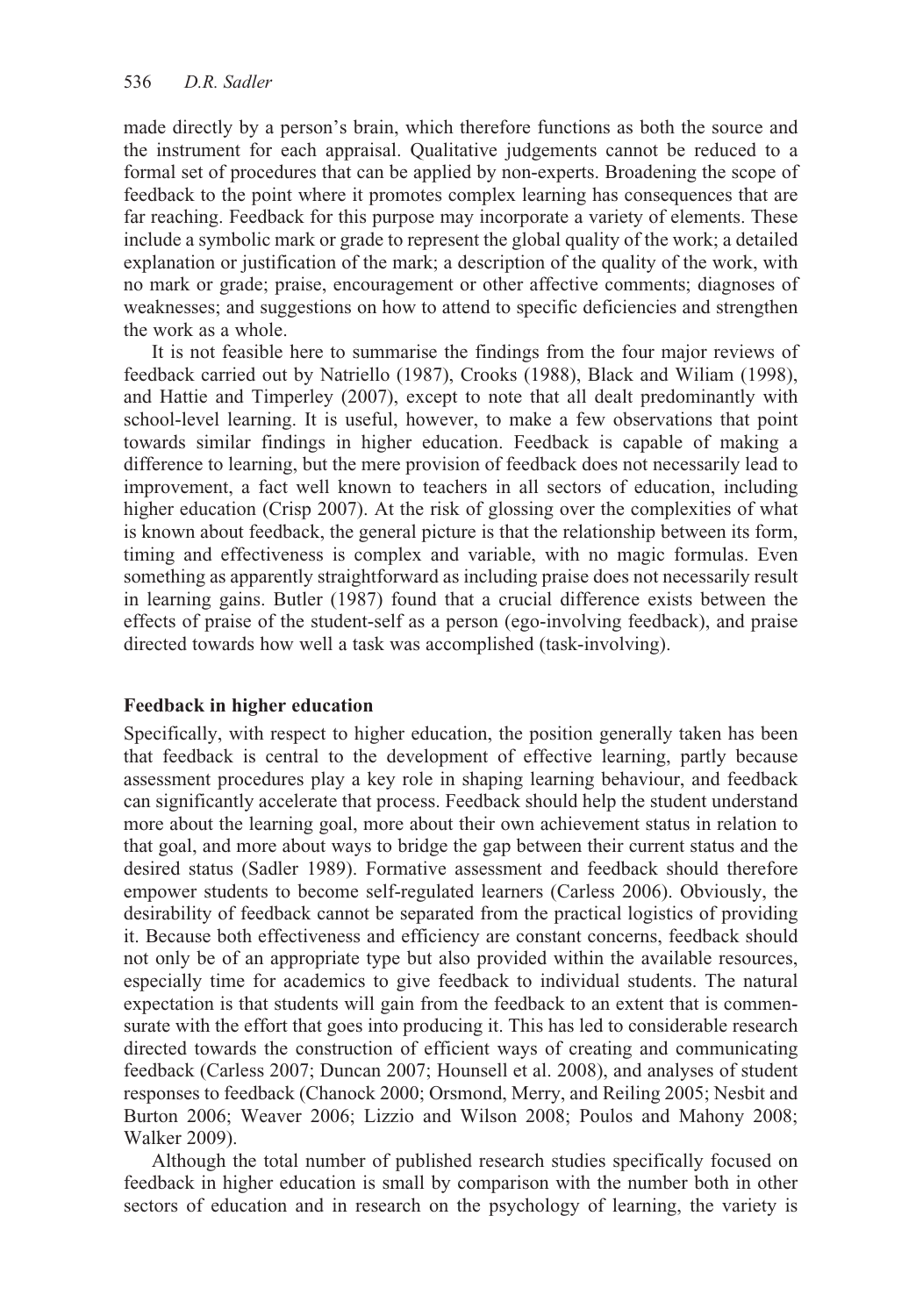considerable. The studies cited below sketch the background for this article in that they focus on feedback as communication. The emphasis on how students perceive and interpret feedback rather than how teachers intend feedback to be taken is consistent with the broader shift towards student-centred learning. Several researchers have grappled with the problem of how students understand feedback, especially the language in which comments are couched (Higgins, Hartley, and Skelton 2001, 2002; Carless 2006; Rae and Cochrane 2008). Among the ways for dealing with the communication problem have been proposals to focus explicitly on raising students' understanding of the assessment criteria in order to initiate the productive dialogues which need to occur (Rust, Price, and O'Donovan 2003). Attention has also been directed to contextualisation of the feedback message, the student as receiver of the message, and how the student makes sense of the message. Even the medium of communication seems to make a difference. A study by van den Berg, Admiraal and Pilot (2006) found that 'in their written feedback students commented on structure more than in their oral feedback. In their oral feedback students commented more on style' (145). This does not necessarily mean that one is superior to the other, only that such differences may well have implications for how students receive and use feedback.

For this article, the point of departure from current research is the premise that, regardless of levels of motivation to learn, students cannot convert feedback statements into actions for improvement without sufficient working knowledge of some fundamental concepts. Teachers who compose feedback obviously possess and draw on a working knowledge which embraces these concepts. They also tend to assume that students are at least adequately equipped as well. However, unless this prerequisite knowledge is identified and addressed, the prospects for even the most thorough feedback are inherently limited.

#### **Scope and terminology**

The assessment tasks of specific interest in this article require students to demonstrate higher cognitive skills or forms of professional proficiency. Achievement in these is typically assessed using tasks that require extended complex responses involving analysis, synthesis, creativity, evaluation or critical thinking. Such responses are common in a wide variety of disciplines, fields and professions at both undergraduate and postgraduate levels. These include languages, humanities, health and social sciences, visual and performing arts, and many areas of science and technology.

The task specifications may be decided by the teacher or examiner, or be negotiated collaboratively with students. In this article, it is assumed that once the specifications have been formalised, they set the design parameters within which students are expected to construct their responses. To that extent, the specifications are meant to be interpreted literally. The assessor is generally referred to as the teacher; in practice, it may be a tutor, teaching assistant or other suitably qualified person. Judgement and appraisal are used as synonyms. Feedback is taken to include all communications from a teacher to a student following appraisal of a student response. It may be conveyed in live form, such as speech, or in text, audio file or other permanent form that allows for access on demand. An assessment event is concluded when the teacher has evaluated the responses, advised students of the outcomes and provided the relevant information (such as comments, marks or grades) to students and, as appropriate, to the institution. This basic assessment sequence – setting an assessment task,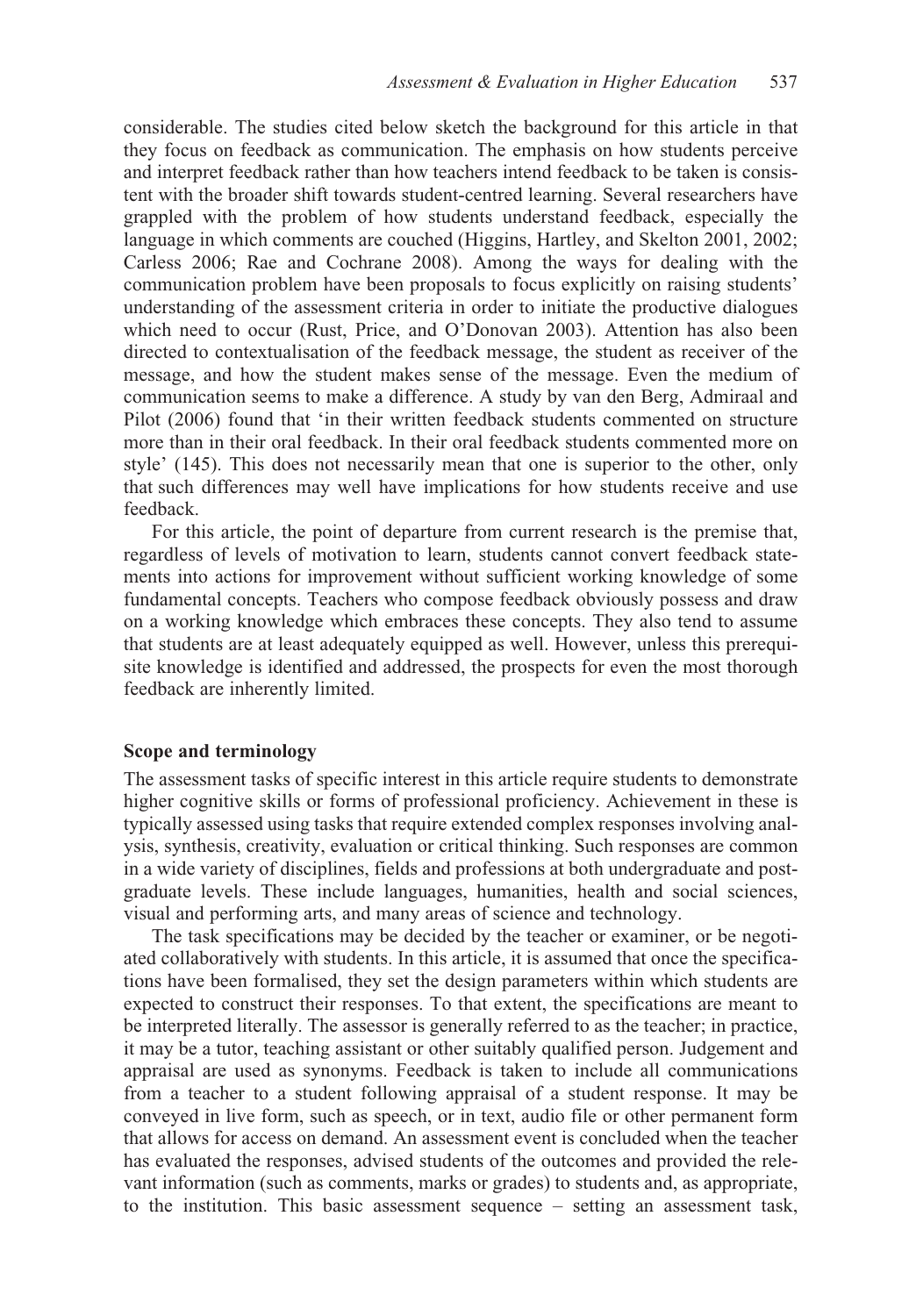appraising student responses, and providing information about performance  $-$  is a widespread practice in higher education.

#### **Feedforward**

The two main tools for steering students towards producing a work of the type required are the assessment task specifications and, in many cases, information about how the work will be assessed. The actual design is deliberately left open. No assumption needs to be made about how the information is communicated; the modes may include written directions, verbal- or technology-assisted presentations and face-toface discussions. All such communications are future-oriented and, using Bjorkman's (1972) terminology, constitute 'feedforward'. At this point, a caveat is necessary: the legitimacy of providing students with advance notice of the assessment criteria and standards (as a rubric or in some other format) is contested territory. Nicol and Macfarlane-Dick (2006), in noting the desirability of prior identification of criteria and standards, cited a number of studies that highlight the tacit component of academic expectations and standards, thereby warning about the inherent limitations of explicit description. Complementary theoretical objections have been elaborated in Sadler (2009b). This issue is not taken further here because it is secondary to the main theme.

#### **Feedback**

The first of the two broad functions of feedback is to provide a statement of performance through the teacher's assessment of the student response, with or without a rating or grade, and a rationale that indicates how the judgement took into account the strengths and weaknesses of the response. The second function is to provide advice or suggestions as to how a better response could have been prepared. Clearly, if feedback is to have a reasonable prospect of achieving its formative purpose, it has to be both specific (referring, as it necessarily does, to the work just appraised) and general (identifying a broader principle that could be applied to later works). So although feedback is mainly retrospective, it has a prospective orientation as well. This carryforward tailored component constitutes an additional element of feedforward (Hounsell et al. 2008).

General recommendations in the literature about the desirable properties of feedback include telling students about the strengths of their works; telling them (gently) about deficiencies, where they occurred, and their nature; telling students what would have improved their works; and pointing them to what could be done next time they complete a related type of response. Throughout, feedback should aim to be constructive and supportive. The volume of feedback for a particular work depends partly on the extent to which the work is deemed salvageable. When a reasonably small number of deficiencies in specific locations would substantially lift the quality if they were attended to, the teacher may provide considerable detail. For really high-quality work, there may not be much to be said; for work that is generally weak throughout, the teacher may be at a loss to know where or how to begin.

Teachers who provide extensive written feedback with the recommended properties generally find the exercise labour intensive and cognitively demanding. They give careful thought to precision in wording because the feedback will later stand as a discrete communication that may be referred to several times. Because the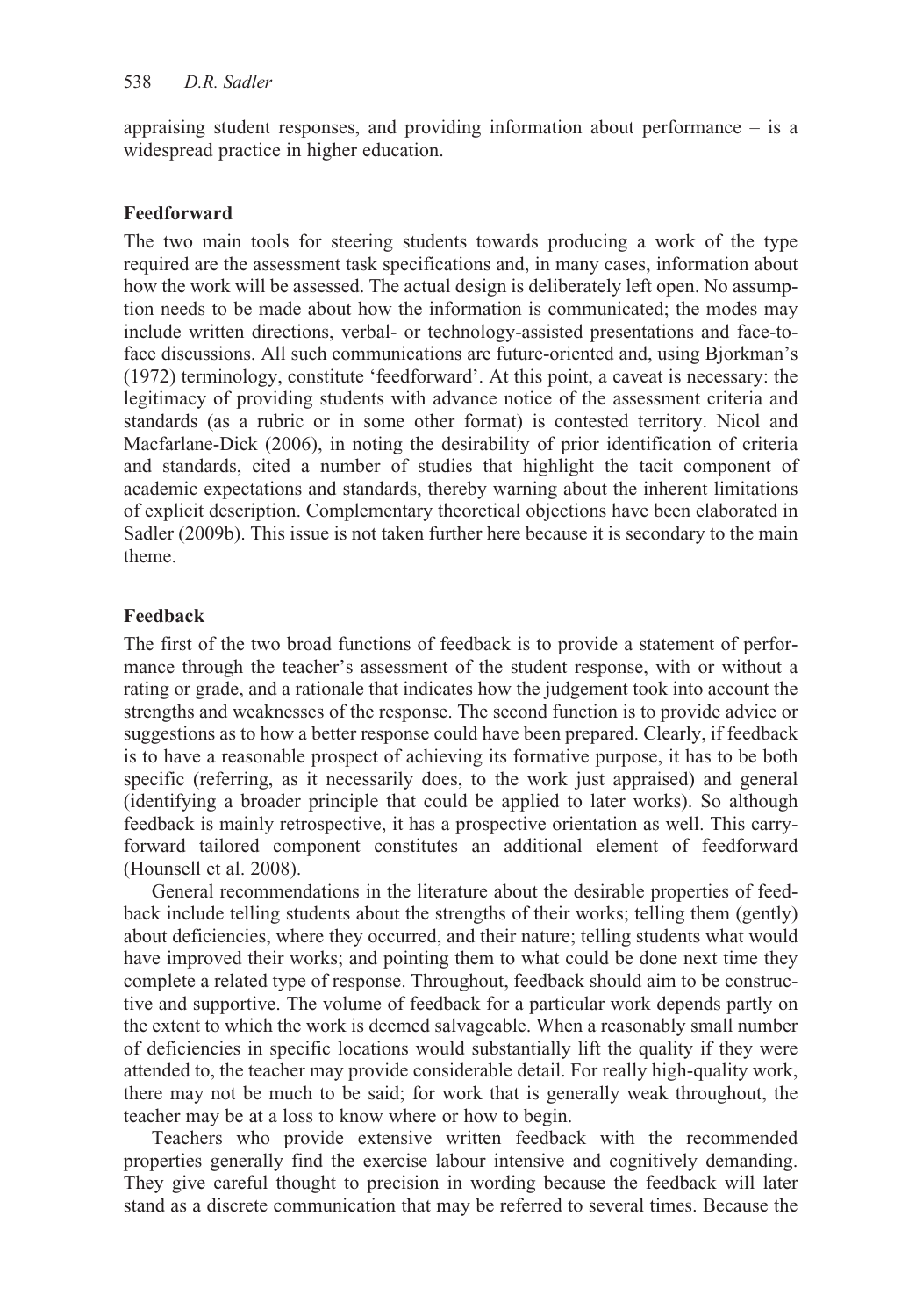communication is asynchronous, the teacher has to anticipate how the student is likely to react to both the content and tone of the feedback, and this calls for a significant affective outlay on the teacher's part. Alternatives to individually crafted feedback include systematic methods, some of which require only low technology, such as annotating student work with codes that allow students to look up the corresponding feedback statements in a list (Ramsden 2003). They also include electronic templates, rubrics and criteria sheets, along with databases of feedback sentences from which the assessor can draw to compile extended statements. These can result in substantial savings in time and effort (Case 2007). To the extent that feedback is provided using structured mechanisms or technologies, the labour and cognitive demands can be alleviated. However, regardless of the way in which feedback is produced and communicated, and notwithstanding the limited effect feedback often seems to have, conscientious teachers continue to invest considerable effort in providing it to their students.

#### **Feedforward and feedback as telling**

Feedforward and feedback share an important characteristic: as one-way messages from the teacher to the student, they are essentially about telling, or disclosure. Yet despite the teachers' best efforts to make the disclosure full, objective and precise, many students do not understand it appropriately because, as argued below, they are not equipped to decode the statements properly. By implication, teachers who are committed to providing high-quality feedback want it to work for their students. Complementary attention should therefore be directed to what students make of the feedback, rather than just its composition. Seen from the learner's perspective, this represents an emphasis on visibility (to the student) rather than disclosure (by the teacher). What does this imply for practice? How can the situation be improved for the student? To start with, those parts of feedback that specifically deal with strengths, weaknesses and especially guidance for improving future works are more than mere conduits of information. For the most part, they are expository and didactic. The teacher wants the student to learn from the assessment event and the text of the feedback provides the instructional medium. The next question is: How do humans learn from expository text? During the 1960s, this topic was investigated under the banner of 'meaningful verbal learning' by numerous researchers, notable among them being Ausubel (1963) and Carroll (1968).

Obviously, feedback refers to a student work which is, in principle, equally accessible to both teacher and student, so it might be thought that the student's processes of interpreting and learning from it would be straightforward. To test this assumption, it is necessary to take a step back from the feedback itself and analyse the contexts in which, respectively, teachers compose (expository) feedback and students interpret and learn from it. Putting aside any personal biases the teacher may have towards or against particular students, the teacher looks at the work through more or less objective eyes, appraising it as an external observer or consumer. Although the teacher may make assumptions about what the producer was intending, this is not known for certain. It does have an influence, however, on how feedback is framed and guidance given. Additional factors come into play. In particular, the appraisal may be made at a time and site remote from the student (depending on the type of student response), and a teacher may have such large classes that they barely know students except through the works they submit for assessment. The teacher nevertheless accepts a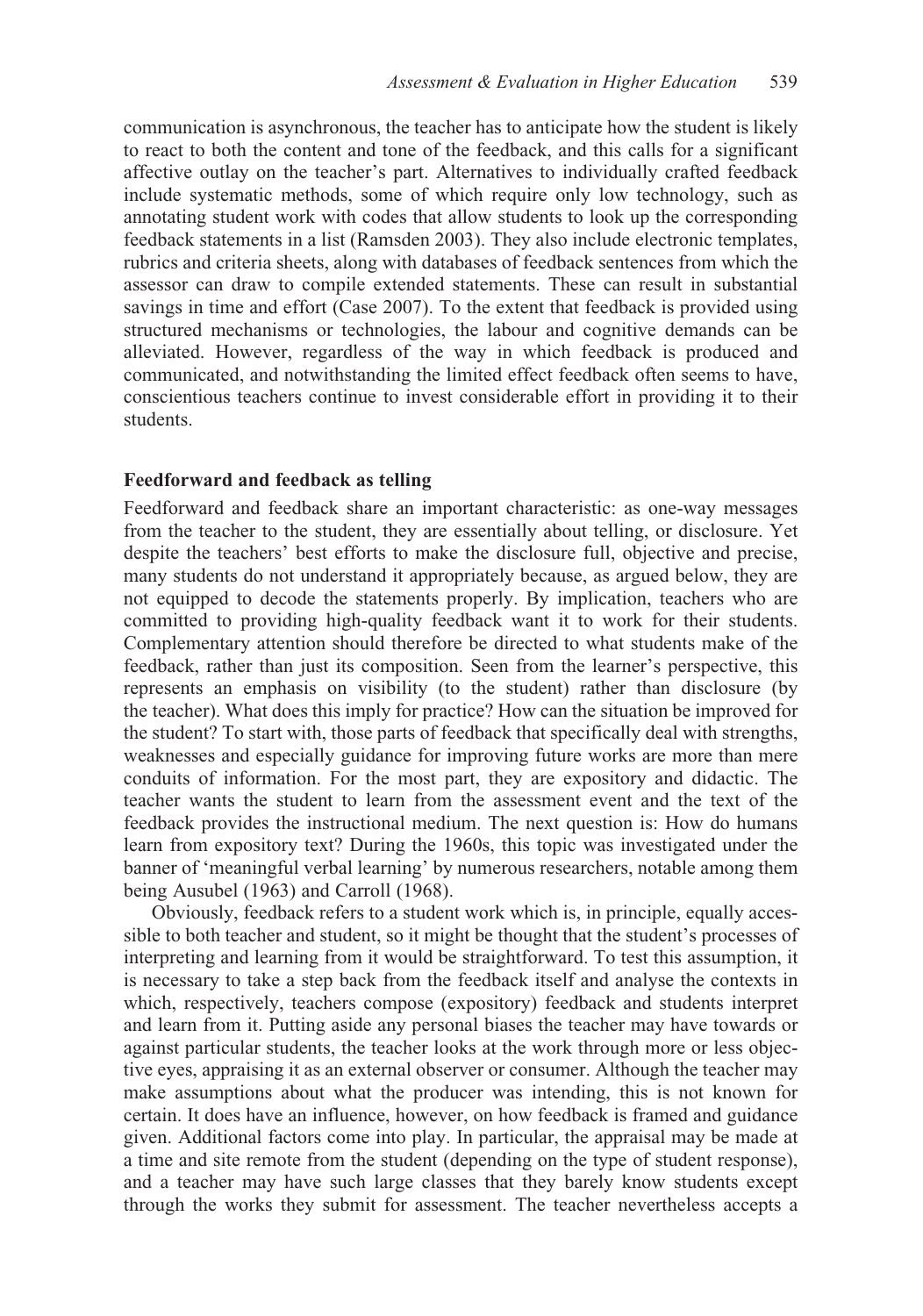considerable responsibility in trying to turn an assessment episode into a significant learning event.

Students face at least three interpretive challenges in trying to capitalise on feedback. The first relates to the work as a whole: students may focus partly on a work exactly as it was submitted or performed and partly on what they had intended it to be. The learner's personal investment in the production then blurs the boundary between the two. The second challenge arises when the feedback's implications for action are dependent on student understandings of certain concepts or criteria used in the communication. Teachers become accustomed to using certain terms and can easily presume that students know what they mean. A third type of challenge is experienced by the student who lacks the tacit knowledge (Polanyi 1962) necessary to identify the feature of their work to which some part of the feedback refers. For instance, a teacher may annotate a section with the comment: 'This does not follow logically from what goes before'. A student who does not see any problem with the logic cannot take any remedial action. On the other hand, to explain why the logic does not logically follow may require the equivalent of a paragraph or more of explanation, and the teacher either cannot afford the time to compose it or is unaware that it could be necessary. Either way, the opportunity to learn from the incident lapses.

In all three situations, the student cannot make critical connections between the feedback and the work. The feedback statements then fail as communications, and the telling is to no avail. Recasting the disclosure statements or elaborating them to provide finer detail is futile if the primary referents in it remain fuzzy. Assuming that the interpretation problem is solved, a fourth challenge for learners is to assimilate the teacher's feedback into their existing knowledge bases so that it can be drawn on, as needed, in future constructive activity. As with all learning, newly acquired knowledge needs to be consolidated before it decays if it is to have any positive influence on future works. Both interpretation and assimilation depend on verbalisation and reasoning, and hence familiarity with the concepts and vocabulary that are relevant to translating specifically evaluative discourse into the discourse of (future) production.

#### **The teacher as assessor**

The typical teacher's experience with making judgements is now outlined to provide a framework for thinking about how students might develop their personal competence in appraisal. Regardless of discipline or type of assessment task, teachers may make hundreds of qualitative judgements routinely each year as a normal part of their academic responsibilities (Sadler 1998). This exposes them to a wide variety of ways in which the students argue, describe, compare, evaluate, create, analyse, synthesise and solve problems. They bring the accumulation of judgements about broadly similar responses in the past and apply this knowledge to new student works. Those appraisal experiences also give access to students' imaginations and strategies, providing vicarious experience about the challenges of production, and extending and enriching the teachers' own knowledge of possible moves which could be passed on to other students. Observe that the teacher's ideas of how a given work could have been done better result from interactions between the teacher's existing evaluative knowledge and actual student works. Sometimes novel, these ideas may not occur to the teacher in the absence of particular student works. This follows simply because students are imaginative and creative too. Also observe that constructive feedback does not need to depend on assumptions about what students may have intended.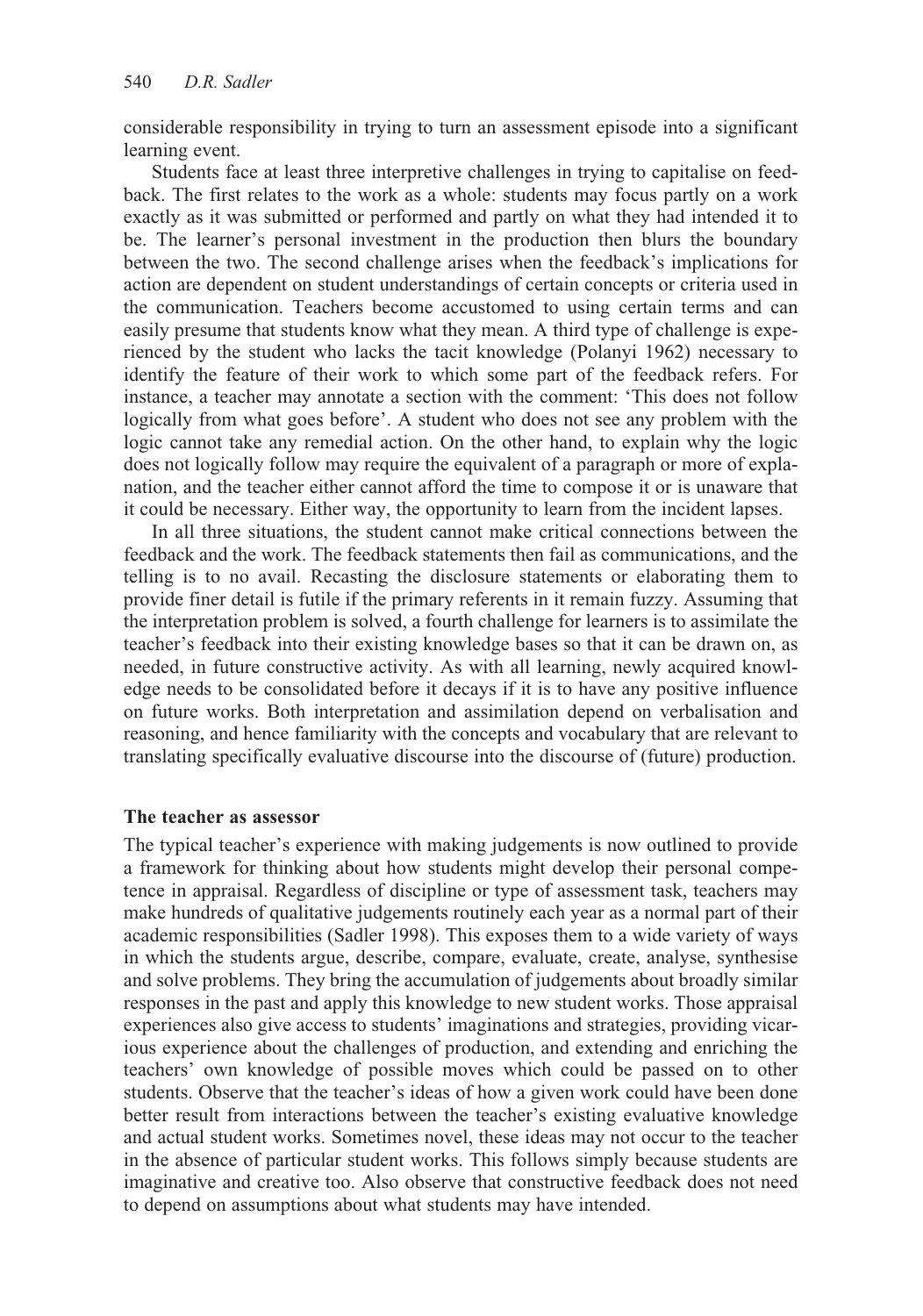The teacher's exposure to a variety of student works gives rise to two distinct types of knowledge. The first is exhibited by the range of overall quality of the entire set of works, extended indirectly by the range of all works the teacher has appraised in the past. This existential range of quality plays a significant role in the formation and maintenance of the teacher's abstract concept of quality itself. It is not unique to responses to any particular assessment task but carries across students and across assessment events.

The second type of knowledge is comparability, which is framed by each subset of student works that are judged to be of about the same quality but are different in their execution. A given level of quality has many possible 'expressions'. This is so much part of the normal experience of appraising multiple works that it is not regarded as remarkable or particularly taxing. The distinction comes as a surprise, however, to many academic teachers at the point of their personal transition from being one among many learners to being an assessor of multiple student works. These two types of knowledge – quality and comparability – can be represented as two dimensions or axes. Each student work can be located at a unique position within the twodimensional space defined by quality and comparability. In marking a batch of student works, the assessor progressively populates that space with judgements about real cases. It is from within this rich experiential assessment space that the teacher constructs feedback.

The raw material for the feedback derives from the way teachers reach a judgement. As teachers provide explanations for their judgements, they invariably make use of criteria because criteria, by definition, form constitutive elements of evaluative discourses. Furthermore, teachers routinely invoke whichever criteria are salient to a particular judgement. This means that they are sensitive to which criteria are relevant and which are not. Behind each criterion sits an enduring quality-related concept that students, too, can acquire. Again, analysing teacher experience provides a clue as to how.

No matter how expertly and conscientiously constructed, it is difficult to comprehend how feedback, regardless of its properties, could be expected to carry the burden of being the primary instrument for improvement. The solution proposed here is to provide learners with appraisal experience that is similar to the teacher's. Desirably, it should be as close in scope and kind as resources will allow. The main tool is, as might be expected, peer assessment (Boud, Cohen, and Sampson 2001), for which typologies and various approaches to its implementation are well documented in the literature. However, what is required is not peer assessment as routine activity or busyness but purposeful peer assessment that is designed with a clear pedagogical intent, namely to provide students with practical experience and a body of conceptual knowledge. The nature of this is now outlined.

Clearly, the gap between the teacher's feedback and the student's appreciation of its practical import has to be reduced or closed. One option could be to teach students the key concepts as a separate activity, outside the context of real assessment events. The alternative outlined below goes back to the aims of higher education, which include having students understand complex concepts and skills relevant to various disciplines, fields and professions. Expressed in basic terms, students can be said to have learned when several conditions are satisfied. The first is that they can do or produce on demand something they could not do or produce before. They also need to be able to accomplish this independently of particular others (such as a tutor or specific group of other students but not necessarily in strict isolation from others).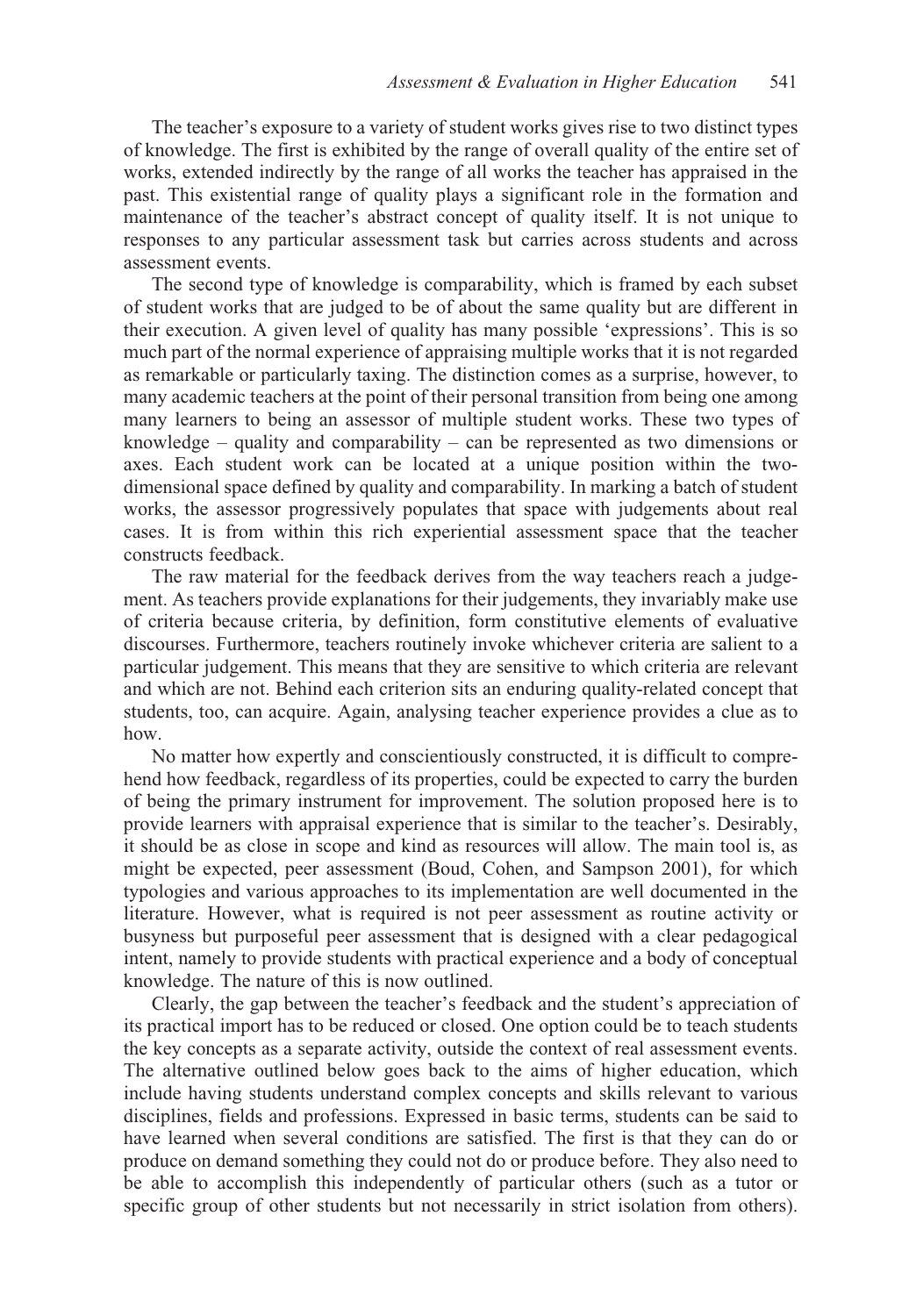Finally, the students must be able to deliver the product at an acceptable level of quality. Implicit in this is the requirement that students are able to recognise different levels of quality in works of the types they are being expected to produce. Logically, this is necessary if they are to be able to monitor the quality of their own work while it is still under development (Sadler 1989).

The key feature of the alternative approach is to provide students with substantial evaluative experience not as an extra but as a strategic part of the teaching design. The overall aim is to induct students into sufficient explicit and tacit knowledge of the kind that would enable them to recognise or judge quality when they see it and also explain their judgements. To the extent that this is achievable, several additional benefits would ensue. These include deeper student engagement with the content and structure of the academic programme; a downplaying of teacher-constructed feedback as the critical element for improved learning; and the development of evaluative knowledge and skills of the types that are valued in advanced studies or careers after graduation.

Knowledge of relevant appraisal terms and concepts is necessary for students to be able to think, plan, develop and monitor high-quality works; to be confident in appraising entire complex works; and to engage in intelligent conversations about quality and its determinants. For many students, understanding the key concepts and their implications for practice are non-trivial. Simply being told, even through multiple messages, is rarely effective. As one might expect, a substantial research literature exists on concept formation (also called concept attainment and concept acquisition). The works of Bruner, Goodnow and Austin (1956) and Vygotsky (1934/1986) are seminal in the field, and no attempt is made to summarise their work here. However, for the current purpose, three classes of concepts are identified as important in developing appraisal expertise, namely, task compliance, quality and criteria. These make up the explicit agenda to be addressed through structured peer assessment. The order in which they are listed here is not accidental but is intended to imply a structural progression. First, the work must be a clear attempt to respond to the task specifications before its quality can be assessed; a judgement can then be made about its quality; and the judgement can be explained or justified with reference to salient criteria. All three are crucial elements in assessing complex student works across many disciplines.

#### **Task compliance**

In higher education, the form and structure of what is expected from a student in response to an assessment task is generally set by or agreed with the teacher. As many academic teachers can attest, student productions often do not comply with the basic specifications. Many responses fail to address the specified issue, solve the specified problem or answer the specified question. Furthermore, the students who submit such responses typically seem oblivious of the mismatch. The issue here is not that students attempt to produce what is required but do it poorly; it is that they produce something else, something that may be related to, but nevertheless sits beside, the original task. There appears to be little research to date on why this phenomenon occurs, the characteristics of what students produce instead and what could be done about it.

Despite the paucity of research, however, the problem is widely recognised. Evidence for this is to be found in the numerous sources of advice for students that appear in study skills and assessment guides on higher education websites and in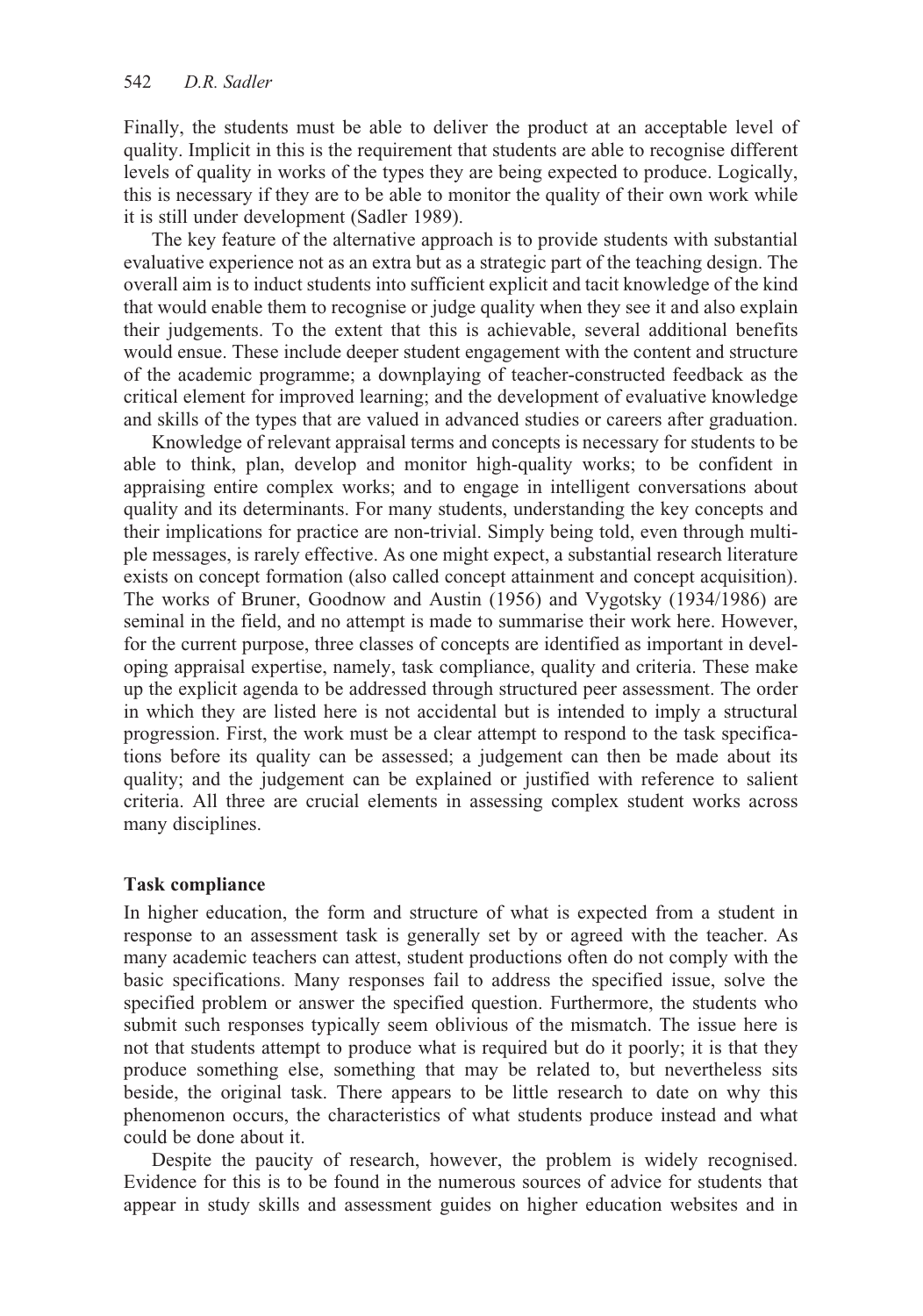printed handbooks. In the section on answering examination questions, Race (2007) put it this way:

[M]ake sure that you keep answering the question as written, and not answering what you thought the question asked. The greatest cause of lost marks in exams is candidates wandering off on tangents to the question. All the available marks are for points that are directly relevant to the question. There aren't any more marks for additional knowledge, wisdom or expertise – however brilliant – that is not required by the question.  $(260)$ 

#### and

Addressing the question is the art of making your answer an excellent response to the process words in the question. These are important 'instruction' words or phrases such as compare, contrast, … show that … and so on. (261)

For a work which does not clearly address the task specified, a common response by assessors is to appraise the work nevertheless but to deduct marks or credit.

In this section, the approach to tackling this problem is to introduce the concept of task compliance. If students are asked to produce a critique of, say, a public policy, a literary work or a technological solution to a problem, their responses are expected to qualify as critiques. A critique is a form of response that is distinct from an explanation; it involves the student in evaluating something and expressing a considered judgement about it. It is also distinct from criticism and also from the types of mental activity loosely called critical thinking. To develop a critique, the student must stand back from the content or issue, weigh up relevant features and conditions, examine the evidence or grounds for their appraisal, and then commit the result of an evaluative deliberation to words. A critique has a definite structure to it, which is why it constitutes a distinct class of production. This by no means implies that critiques of the same thing from different students will be the same – or even much alike. Desirably, they will differ. However, critiques have a sufficiently similar purpose and structure for them to be recognisable as falling within the class to which the label 'critique' can properly be applied. An explanation, on the other hand, conforms to a different set of characteristics. It is arrived at through different cognitive processes, and results in a distinctive form of final product. Other examples of task types are solution, comparison, proof, demonstration, extrapolation and scenario.

Task compliance refers to the congruence between the type of response stipulated in the task specifications and the type of response actually submitted by a student. If the specifications call for a critique, a student who submits an explanation, a combination of synopsis and conjecture, or something else altogether is not conforming to the form and structure expected. The production cannot therefore be classified as a member of the class of response required. Its quality *as a critique* cannot therefore be appraised. Giving credit for any work that is not a critique potentially has three negative effects: the student's action is rewarded and reinforced without requiring a change in thinking and practice; the student gains credit through avoiding a worthwhile educational outcome; and the intent of the assessment task, which is to provide evidence of student capability, is subverted.

Admittedly, not all teachers intend assessment task specifications to be taken literally, and many use familiar forms of words out of habit. This is more likely to occur when academics, in devising assessment tasks, focus primarily on the content they wish to test, paying only peripheral attention to what students should do with that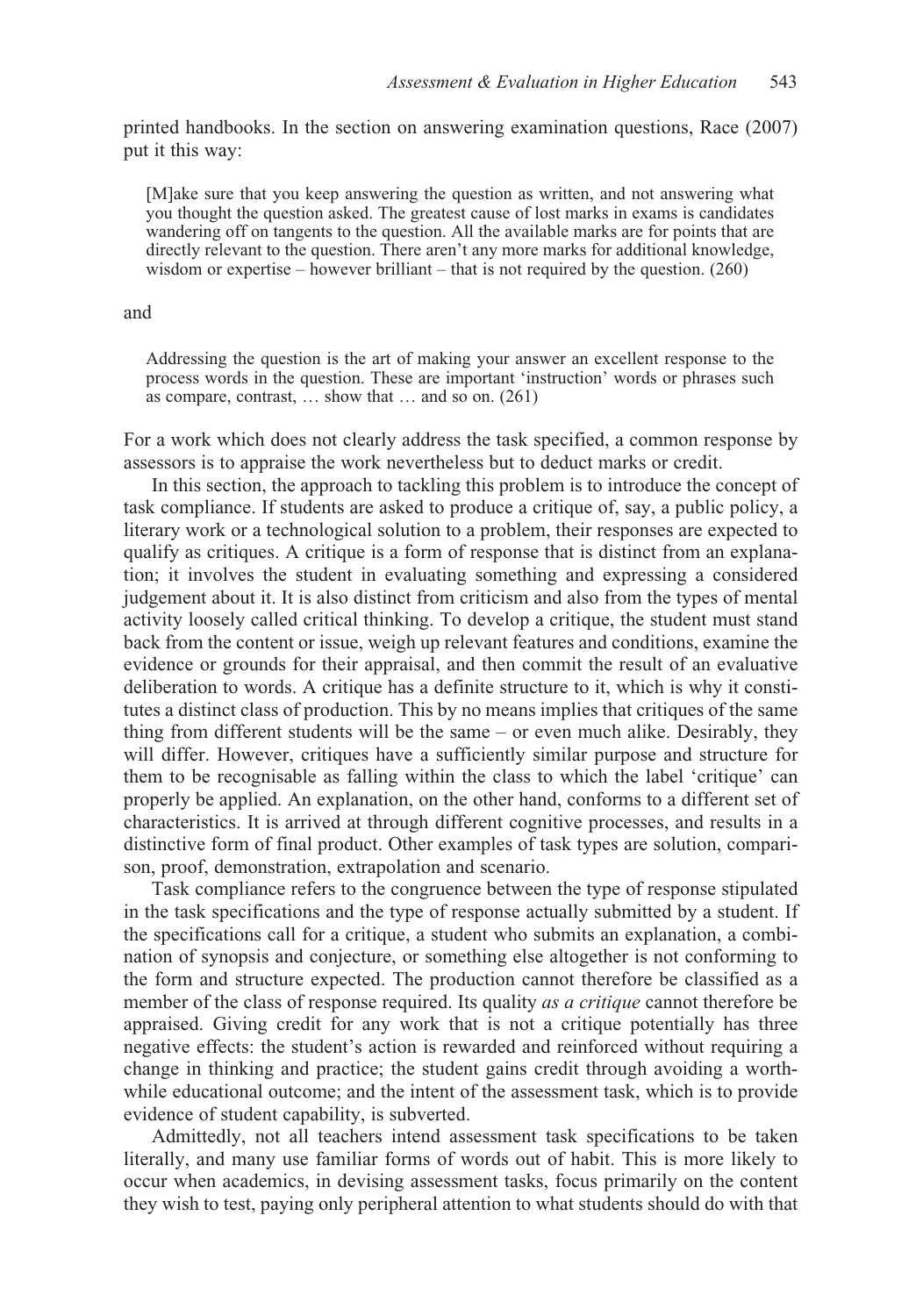content in order to demonstrate achievement of high-order course objectives. This attitude can carry through to marking: work that shows comprehensive coverage may be rewarded highly, regardless of the task specified. However, to say, 'This student obviously knows a lot about the topic, and that deserves due recognition' reflects a lack of awareness of the importance of task compliance, as does its frequent omission from lists of assessment criteria.

# **Quality**

This concept applies in disciplinary and professional contexts where complex learner productions are expected to be non-standardised. The concept of quality in these situations is abstract and typically difficult for students to appropriate for themselves. By quality is meant the degree to which a work comes together as a whole to achieve its intended purpose. When complex phenomena are being evaluated, quality is often determined configurally (Kaplan 1964) rather than as the 'sum' of particular 'measures' of its components. Such holistic judgements may amount to more (but sometimes less) than would result from formal consideration of the various qualities taken separately. These qualities are, of course, usually called criteria (Sadler 2009b). In practice, quality is often easier to recognise when it presents itself than it is to define in the abstract, or account for fully in the particular. Not uncommonly, something significant is lost when attempts are made to express quality in propositional or declarative form, that is, in words, including rubrics and expansions of fixed criteria.

Determinations of quality often require all-things-considered holistic judgements in which multiple criteria are attended to simultaneously in interlaced ways. To make a judgement requires seeing beyond superficial differences in the forms of individual works and into the deeper, subtler and more abstract aspects. It also requires more than taking multiple cross-sections of it, each one tied to a single criterion. This is why quality as a concept is treated here as an integrated property in its own right rather than as somehow 'composed' or built up from judgements made on separate criteria. Students need to be exposed to, and gain experience in making judgements about, a variety of works of different quality, and so populate for themselves the twodimensional appraisal space outlined earlier. They need planned rather than random exposure to exemplars, and experience in making judgements about quality. They need to create verbalised rationales and accounts of how various works could have been done better. Finally, they need to engage in evaluative conversations with teachers and other students. Together, these three provide the means by which students can develop a concept of quality that is similar in essence to that which the teacher possesses, and in particular to understand what makes for high quality. Although providing these experiences for students may appear to add more layers to the task of teaching, it is possible to organise this approach to peer assessment so that it becomes a powerful strategy for higher education teaching (Sadler 2009a).

# **Criteria**

By a criterion is meant a property or characteristic that is useful in the context of quality and quality determinations. Some criteria (such as word length and referencing conventions for a written piece) are straightforward with sharp boundaries. For these, it is relatively easy to tell when some condition has been met or a rule broken. Other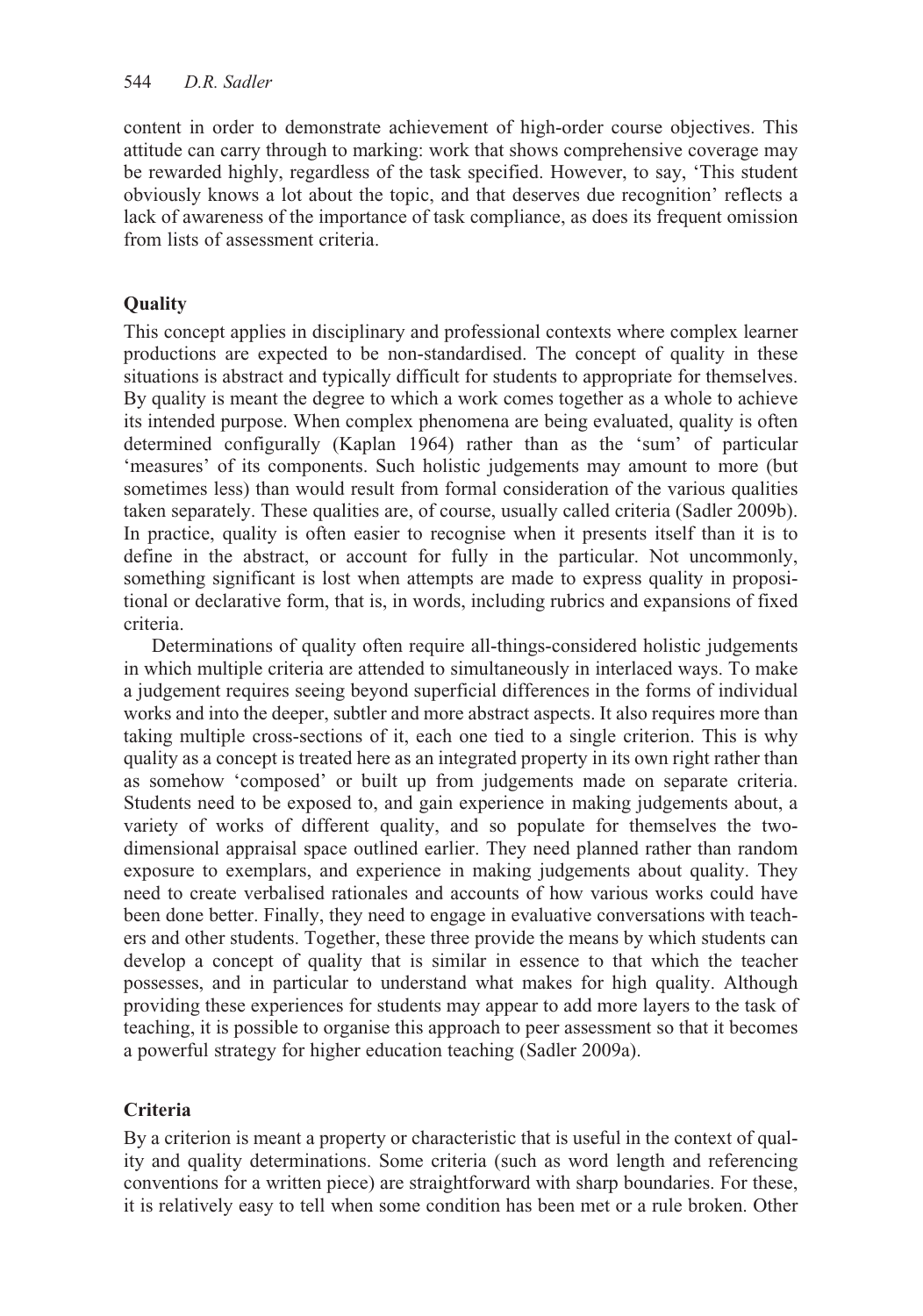criteria, probably the majority, and including some with disarmingly simple labels, are considerably more abstract. This makes them problematic for students until they become competent users of them, which often requires sophistication and fineness in judgement. These abstract criteria are concepts that do not have sharp boundaries, so they have to become known in the same ways other abstract concepts are formed by individuals and shared in social or professional contexts. Eventually, criteria need to become a regular part of each student's appraisal vocabulary, enabling them to rehearse and to reason through in their own minds as they arrive at judgements, and later to explain and justify these to others.

Coherence (in a piece of academic writing) is an example of an abstract criterion. How well do students understand this concept? Can they recognise low and high levels of it in particular works? Do they effectively recognise this property but use different terminology for it (such as 'linked together')? Can they sense and work towards building coherence into their own productions while construction is under way? The crucial test of whether students understand the (assessment) criterion of coherence is not whether they are able to define it formally. It is whether they can make sound judgements about the coherence of their own works and those of others, and whether they use the term appropriately in explaining judgements about quality, providing feedback for improvement and conversing with others.

The same could be said of evidence (for assertions), originality or rigour (in an argument), artistry (in a musical performance), elegance (in a mathematical solution or a piece of software), integrity (in a clinical interview), efficiency (in a project design) and cogency (in a legal opinion or policy draft). Students need to understand what these mean and imply for real appraisal decisions. They need to know when particular criteria are appropriate to employ in particular cases. They need to know when to invoke a non-standard, rarely used, criterion because, in a particular case, it is critically important. They need to know when to ignore an ordinarily indispensable criterion because some super-ordinate criterion makes it irrelevant to a particular appraisal. The point being made here is that a deep knowledge of criteria and how to use them properly does not come about through feedback as the primary instructional strategy. Telling can inform and edify only when all the referents – including the meanings and implications of the terms and the structure of the communication – are understood by the students as message recipients.

The sleeper issue with respect to criteria as concepts is that particular terms may mean different things to different teachers, and that these differences remain largely unexplored. Space does not permit a detailed analysis of this, except to note it and make a few brief comments. Although academics teaching different courses might agree on a fixed list of criteria, vigorous debate can follow an attempt to formalise the interpretations of those same criteria in a way that enables consistent use by all teachers and assessors. Furthermore, research studies into how teachers can best convey their expectations (including the meanings of criteria) tend to focus specifically on qualitative assessment within a course rather than the issue of consistency of interpretation across courses, and this is not seen as problematic. Two recent examples are the studies by Andrade and Du (2007) and Rust, Price and O'Donovan (2003) in the USA and UK, respectively, where the major interest was in how professors can make their expectations known to students. Consistency in the interpretation of key terms may not pose a problem for individual higher education academics or course-teaching teams, but it does for students, when they are faced with interpretations that differ significantly from teacher to teacher and from course to course. Finally, it might be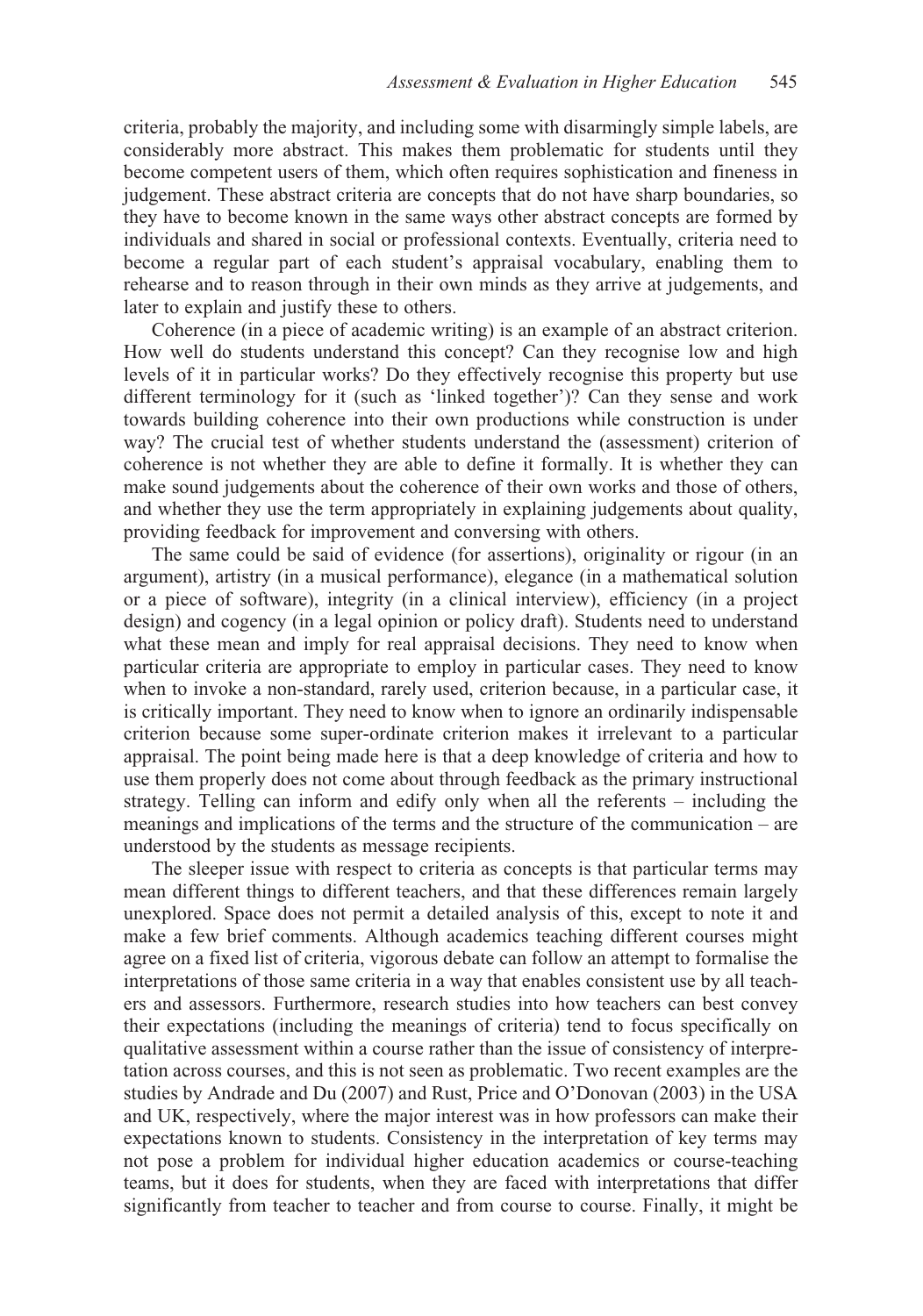thought that students need to be familiarised with standards as well as the criteria. The reason for not raising this aspect earlier is that standards can be thought of as labels that apply to fixed (but arbitrarily determined) partitions of the quality continuum. The crucial issue for students to grasp first is the constitutive nature of quality itself.

### **Tacit knowledge**

A learning environment that attends to developing students' conceptual understandings of task compliance, quality and criteria will, as a consequence, extend the students' tacit knowledge (Polanyi 1962). It cannot be taught (or caught) any other way. Making numerous and purposeful peer assessments is the crucible within which these three concepts can react and interact. This experiential activity gives rise not just to an appraisal or judgement but also to a body of unseen, unarticulated and often unheralded know-how of the intricate relationships between the appraisal elements and how they are applied. Competent practitioners and assessors constantly draw on their reservoirs of tacit knowledge; it is the very essence of a great deal of professional expertise.

As an example of this, consider again the practice of competent teachers as assessors. They generally interrogate work with dual agendas operating simultaneously. One of them is to develop a perspective on the work's overall quality, and the other is to take note of particular characteristics (often but not only strengths or deficiencies) that are worthy of special focus or attention. These particular 'noticings' are associated with criteria (often drawn from an undefined pool of potential criteria) which then become useful both in shaping the assessor's emerging perspective, and in constructing feedback comments (Wittgenstein 1974; Sadler 1989, 2009b). The salience of a particular criterion to a particular judgement depends on how the work being appraised is perceived. It is therefore a function of both the condition of mind of the perceiver and the properties of the work being assessed. Which of the potential criteria are singled out as relevant at a particular point has less to do with what is detectable through the senses than with what is deemed to be worth noticing. Knowing what is worth noticing is an essential element of a competent appraiser's tacit knowledge. Only when a student also develops tacit knowledge that corresponds broadly with that of the teacher is the student in a position to make meaning out of the teacher's judgement and its rationale.

Higher education institutions have a responsibility to induct students not only into the mechanics of appraisal but also into a deep appreciation of how complex qualitative judgements can be made with integrity (Taras 2006; Ellery 2008). This necessitates immersion of both teacher and student in a context of appraisal actions that connect symbolic forms (words, sentences and discourse) with their concrete referents (student works as instantiations), a requirement that applies to evaluations generally (Sadler 1980).

## **A way forward**

The overt aim is to shift the focus away from telling the students about the quality of their work (disclosure) and towards having them see and understand the reasons for quality (visibility), and in the process develop personal capability in making complex judgements. This includes judgements about their own works, both during production and on completion. The key to it lies in educating students in the art of making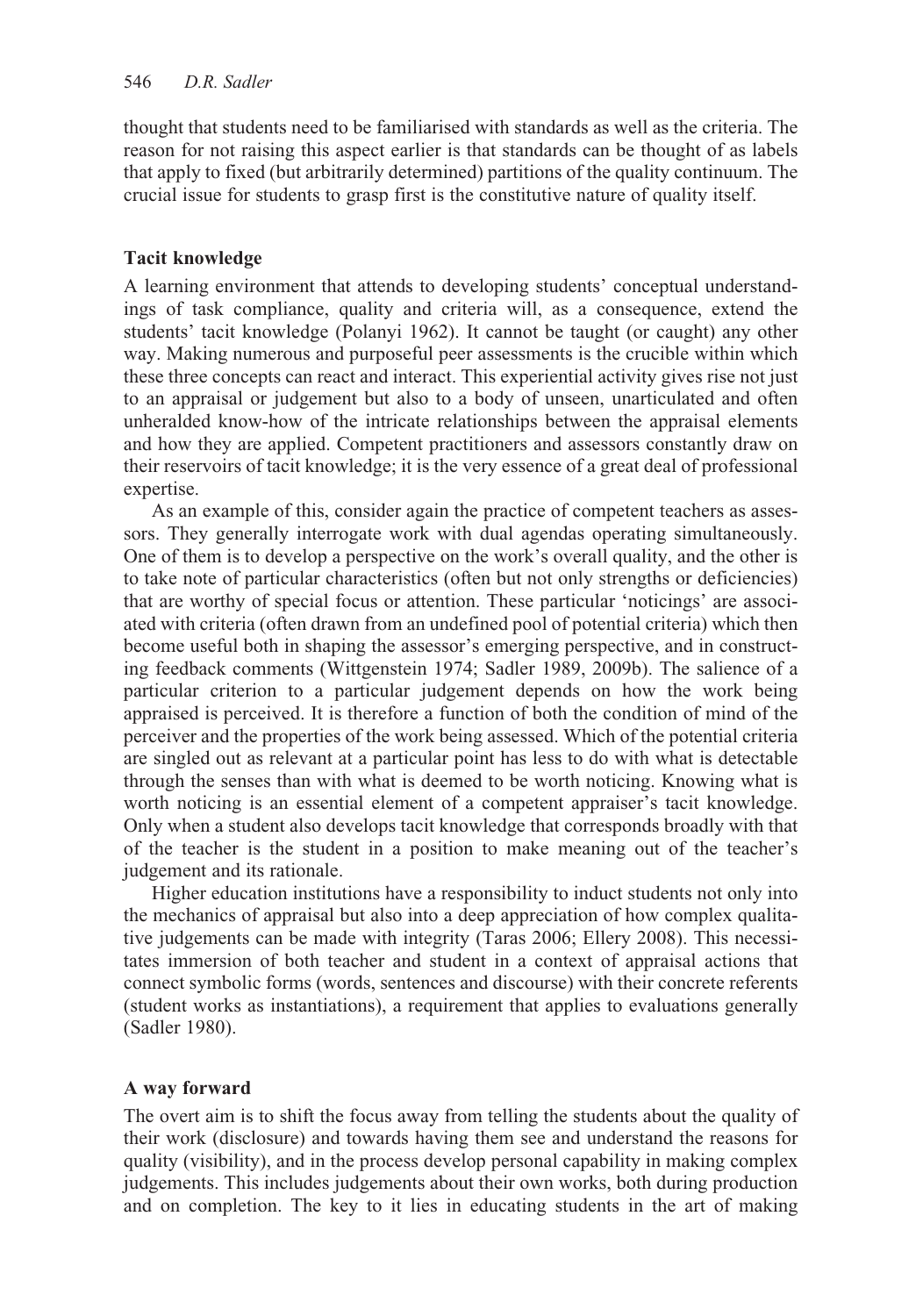substantive and comprehensive appraisals in ways similar to those characteristically used by expert assessors. In the implementation of the particular approach to peer assessment described in considerable detail by Sadler (2009a), the raw material about which judgements were made consisted of the works of student peers, which usually supplied sufficient variation in quality and form for the purpose.

There are four basic tasks for peer appraisal, and they can be expressed as questions in the following order. Does a particular response qualify as an attempt to address the issue specified in the task description? This is a category question, not a quality issue, and can be decided only after analysing the work as a whole. The next question is: How well does the work achieve the purpose intended? This gets to the heart of the determination of quality. Third: What are the grounds for the judgement reached, using whatever criteria are appropriate to substantiating the valuation? The counter to the potential objection that not having standardised criteria in advance makes it difficult for an appraisal to be made is that training students into the habit of using preset criteria, criteria sheets and rubrics does not set them up well for lifelong learning, because in the world beyond graduation, hosts of things of all descriptions have to be appraised for a variety of reasons and purposes, and to seek a rubric for each is unrealistic. Added to this is the observation made earlier in this article that the use of preset criteria does not necessarily produce the most authentic judgements. The fourth and final question is: How could the work be substantially improved? This requires advice in terms of the work as a whole, and on specific deficiencies or weaknesses.

This agenda-driven peer assessment becomes a fundamental element in an overall pedagogical approach which can substantially replace traditional methods of working towards mastery of the substantive content of the course. This process would place responsibilities upon the teacher to bring students into a progressively mature capability in making evaluative judgements by providing real but non-threatening practice settings in which they also become calibrated to the norms or quality standards of the relevant discipline or profession. In real life, assessors are constrained by certain conventions. In the context of an academic course, appraisals are bound by the parameters of whatever the task specifications state. Within those parameters, students (as assessors) are able to develop skill in recognising quality as this expresses itself in a variety of forms. Although the recognition of quality is the primary evaluative act, it is not a matter of personal taste. Judgements are made within a defined socioprofessional context and need to be substantiated, the typical approach being by reference to criteria that are accepted as salient to each particular case. This general approach draws from the work of Polanyi (1962), and could be described as starting learners on the path towards becoming connoisseurs.

There remain many things that are not known about how best to design assessment events that lead to improved learning for students in higher education. The research studies cited earlier in this article have focused on certain factors that can help or hinder improvement in achievement. Most have been framed and executed within models that depend on feedback as a key stage. The theme of this article has been to propose an alternative model for the organisation of teaching and learning. It challenges the view that feedback from the teacher should be the automatic choice as primary agent for improving learning. Too much attention has been paid at the micro level within the traditional model: what the teacher can do to construct more effective feedback, and what the learner should do to make more use of the feedback provided.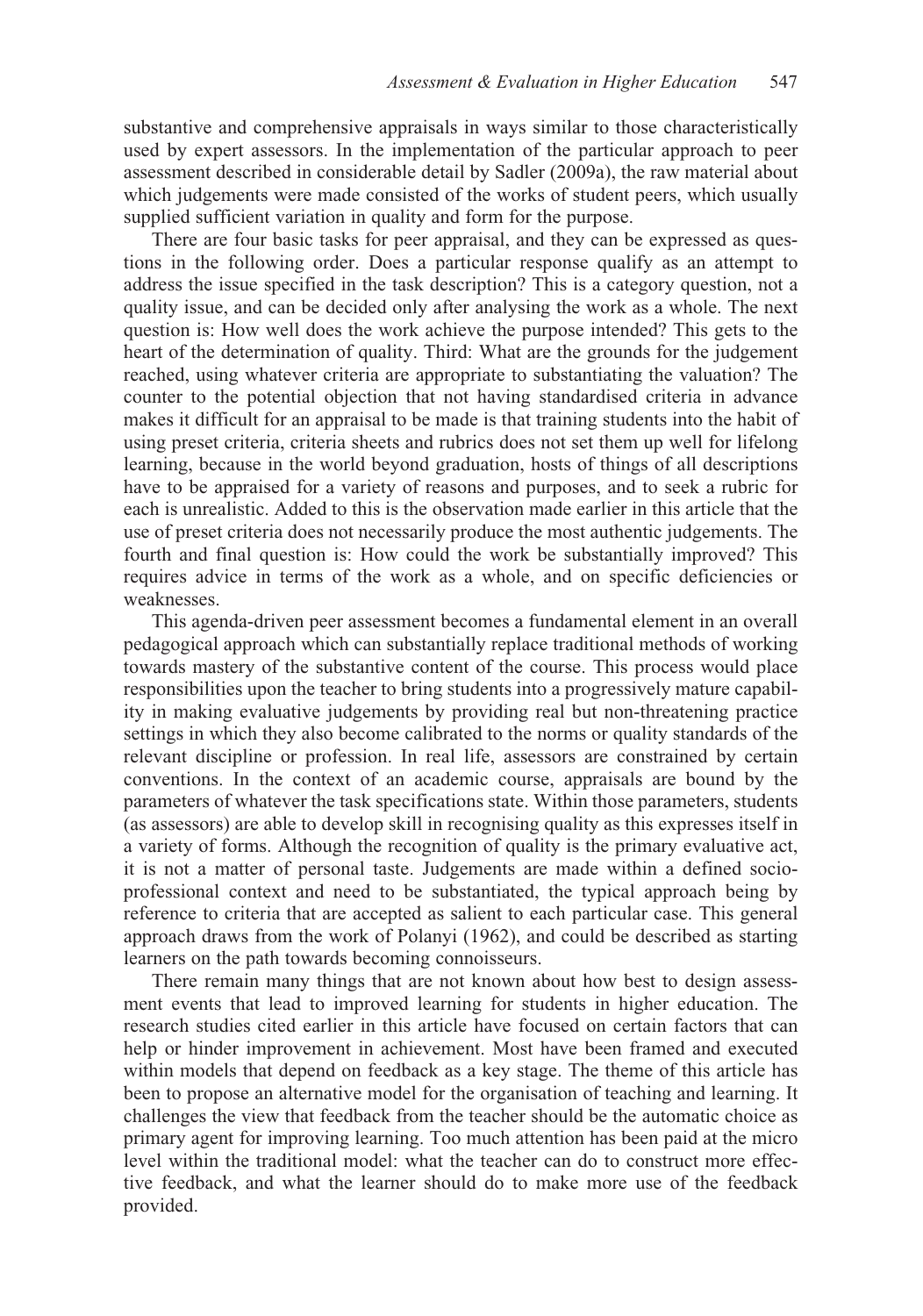Research into the comparative effectiveness of innovations in the provision of feedback has typically drawn its conclusions from student questionnaires of their experiences and from scores on tests and assessment tasks. However, an average gain in performance when good feedback is given indicates no more than at least some students improve. What of those students who show no improvement? Polling them for their perspectives is unlikely to produce evidence that can lead to further change unless students have had some experience with alternatives. Which of the students who show no gain could fare differently with a different approach, provided it could be implemented with no detriment to those who already know how to interpret and utilise feedback? These are questions for the future.

#### **Conclusion**

To sum up, it is commonly assumed that the teacher's responsibility for using assessment events to facilitate improvement in learning is fully discharged by providing extensive verbal communications relating to assessment task specifications (and, arguably, fixed assessment criteria); information about the quality of an appraised work; and advice about how future responses to similar assessment tasks should be tackled. The first of these is commonly referred to as feedforward, the other two as feedback. However, empirical evidence shows that while these communications may be appreciated by students, they often lead to little if any improvement in their subsequent work. Because high-quality feedback requires specific input from teachers, and many students seem to take little interest in and benefit from it, teachers can be forgiven for feeling disconcerted or discouraged.

The argument in this article is that the fundamental problem lies less with the quality of feedforward and feedback than with the assumption that telling, even detailed telling, is the most appropriate route to improvement in complex learning. Learning from being told is flawed as a general strategy because the conditions for the statements to make intimate connection with the student work (with a view to future work) are rarely satisfied. Furthermore, certain forms of disclosure, particularly rubrics and criteria-standards templates, can actually inhibit the formation of a full-bodied concept of quality because they tend to prioritise specific qualities (criteria) rather than quality as a global property. They can also inhibit the development of skill in identifying those criteria that are salient to particular appraisals. Put simply, to depend on telling (as embodied in feedforward and feedback) as the main vehicle for promoting student improvement is to rely on the information transmission model for the development of significant assessment concepts.

Assuming that low student dispositions to learn is not the reason for their failure to capitalise on learning opportunities, the issue is how to create a different learning environment that works effectively. The proposed alternative to the usual sequence is to make intensive use of purposeful peer assessment as a pedagogical strategy, not just for assessment but also for teaching the substantive content of the course. Students need a sound working knowledge of three concepts in particular – task compliance, quality and criteria  $-$  if interactions between teachers and learners are to be formatively effective, and capability in complex appraisal is to be developed. These assessment concepts must be understood not as abstractions but as core concepts that are internalised, operationalised and applied to concrete productions. Without these, key assessment concepts are likely to remain submerged and invisible. To the extent that this model is put into action, the significance of feedback-as-telling is reduced. Of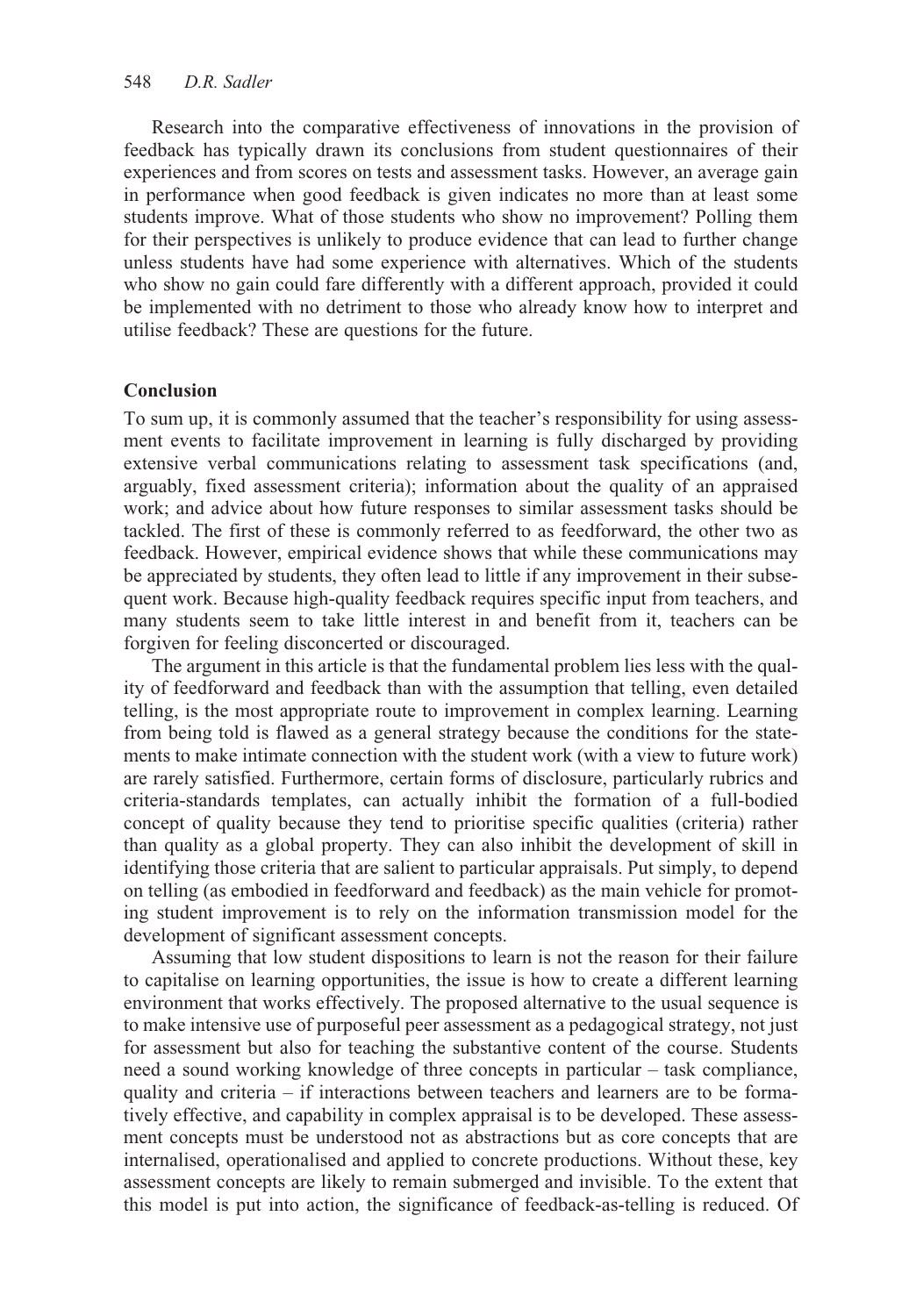course, if the process were to be entirely successful, the need for substantial reliance on feedback from the teacher would be obviated altogether.

#### **Notes on contributor**

D. Royce Sadler is a professor of higher education at Griffith University, Brisbane. His research interests are in the assessment of student learning, achievement standards, grading policies and practice, and how assessment can be used to improve learning.

#### **References**

- Andrade, H., and Y. Du. 2007. Student responses to criteria-referenced self-assessment. *Assessment & Evaluation in Higher Education* 32: 159–81.
- Ausubel, D. 1963. *The psychology of meaningful verbal learning.* New York: Grune & Stratton.
- Bjorkman, M. 1972. Feedforward and feedback as determiners of knowledge and policy: Notes on a neglected issue. *Scandinavian Journal of Psychology* 13: 152–8.
- Black, P., and D. Wiliam. 1998. Assessment and classroom learning. *Assessment in Education: Principles, Policy and Practice* 5: 7–74.
- Boud, D., R. Cohen, and J. Sampson. 2001. *Peer learning in higher education: Learning from and with each other.* London: Routledge.
- Bruner, J.S., J.J. Goodnow, and G.A. Austin. 1956. *A study of thinking.* New York: John Wiley.
- Butler, R. 1987. Task-involving and ego-involving properties of evaluation: Effects of different feedback conditions on motivational perceptions, interest, and performance. *Journal of Educational Psychology* 79: 474–82.
- Carless, D. 2006. Differing perceptions in the feedback process. *Studies in Higher Education* 31: 219–33.
- Carless, D. 2007. Conceptualizing pre-emptive formative assessment. *Assessment in Education: Principles, Policy and Practice* 14: 171–84.
- Carroll, J.B. 1968. On learning from being told. *Educational Psychologist* 5: 4–10.
- Case, S. 2007. Reconfiguring and realigning the assessment feedback processes for an undergraduate criminology degree. *Assessment & Evaluation in Higher Education* 32: 285–99.
- Chanock, K. 2000. Comments on essays: Do students understand what tutors write? *Teaching in Higher Education* 5: 95–105.
- Crisp, B. 2007. Is it worth the effort? How feedback influences students' subsequent submission of assessable work. *Assessment & Evaluation in Higher Education* 32: 571–81.
- Crooks, T.J. 1988. The impact of classroom evaluation practices on students. *Review of Educational Research* 58: 438–81.
- Duncan, N. 2007. Feed-forward: Improving students' use of tutors' comments. *Assessment & Evaluation in Higher Education* 32: 271–83.
- Ellery, K. 2008. Assessment for learning: A case study using feedback effectively in an essaystyle test. *Assessment & Evaluation in Higher Education* 33: 421–9.
- Hattie, J., and H. Timperley. 2007. The power of feedback. *Review of Educational Research* 77: 81–112.
- Higgins, R., P. Hartley, and A. Skelton. 2001. Getting the message across: The problem of communicating assessment feedback. *Teaching in Higher Education* 6: 269–74.
- Higgins, R., P. Hartley, and A. Skelton. 2002. The conscientious consumer: Reconsidering the role of assessment feedback in student learning. *Studies in Higher Education* 27: 53–64.
- Hounsell, D., V. McCune, J. Hounsell, and J. Litjens. 2008. The quality of guidance and feedback to students. *Higher Education Research and Development* 27: 55–67.
- Kaplan, A. 1964. *The conduct of inquiry: Methodology for behavioral science.* San Francisco: Chandler.
- Kulhavy, R.W. 1977. Feedback in written instruction. *Review of Educational Research* 47: 211–32.
- Lizzio, A., and K. Wilson. 2008. Feedback on assessment: Students' perceptions of quality and effectiveness. *Assessment & Evaluation in Higher Education* 33: 263–75.